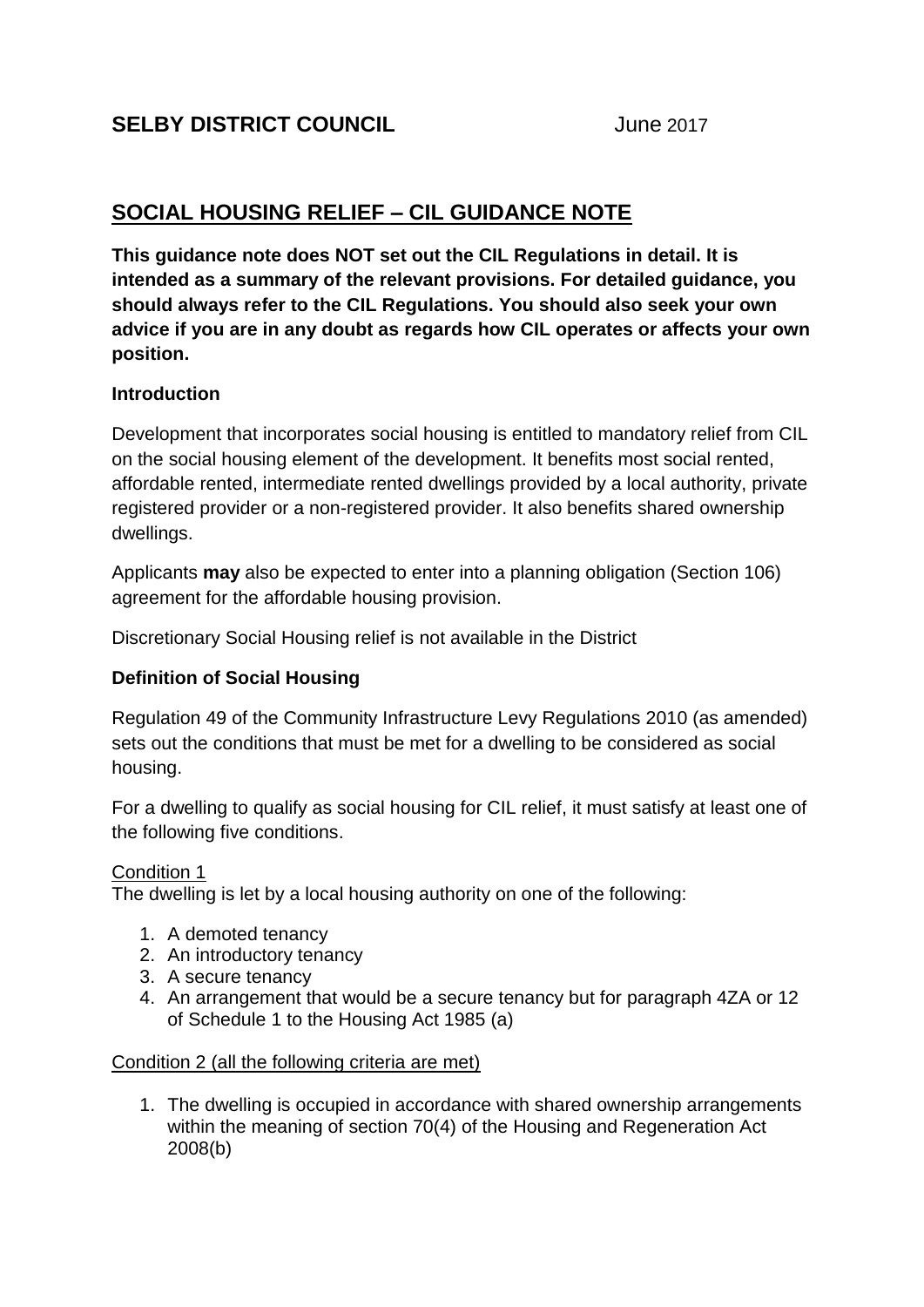- 2. The percentage of the value of the dwelling is paid as a premium on the day on which a lease is granted under the shared ownership arrangement does not exceed 75% of the market value (where market value at any time is the price which the dwelling might reasonably be expected to fetch if sold at that time on the open market)
- 3. On the day on which a lease is granted under the shared ownership arrangements, the annual rent payable is not more than 3% of the value of the unsold interest
- 4. In any given year the annual rent payable does not increase by more than the percentage increase in the retail price index for the year to September immediately preceding the anniversary of the day on which the lease was granted plus 0.5%

## Condition 3

- 1. The dwelling is let by a private registered provider of social housing on one of the following
	- (a) An assured tenancy (including an assured shorthold tenancy)
	- (b) An assured agricultural occupancy
	- (c) An arrangement that would be an assured tenancy or an assured agricultural occupancy but for paragraph 12(1)(h) or 12ZA of Schedule 1 of the Housing Act 1988 ( c)
	- (d) A demoted tenancy
- 1. One of the criteria below
	- (a) The rent is
		- I. Subject to the national rent regime
		- II. Regulated under a standard controlling rents set by the Regulator of Social Housing under section 194 of the Housing and Regeneration Act 2008
	- (b) The rent is
		- I. Not subject to the national rent regime
		- II. Not regulated under a standard controlling rents set by the Regulator of Social Housing under section 194 of the Housing and Regeneration Act 2008
		- III. No more than 80% of market rent
	- ( c) The rent is
		- I. Not subject to the national rent regime
		- II. Not regulated under a standard controlling rents set by the Regulator of Social Housing under section 194 of the Housing and Regeneration Act 2008 which requires the initial rent to be no more than 80% of the market rent of the property (including service charges)

Condition 4 only applies to development in Wales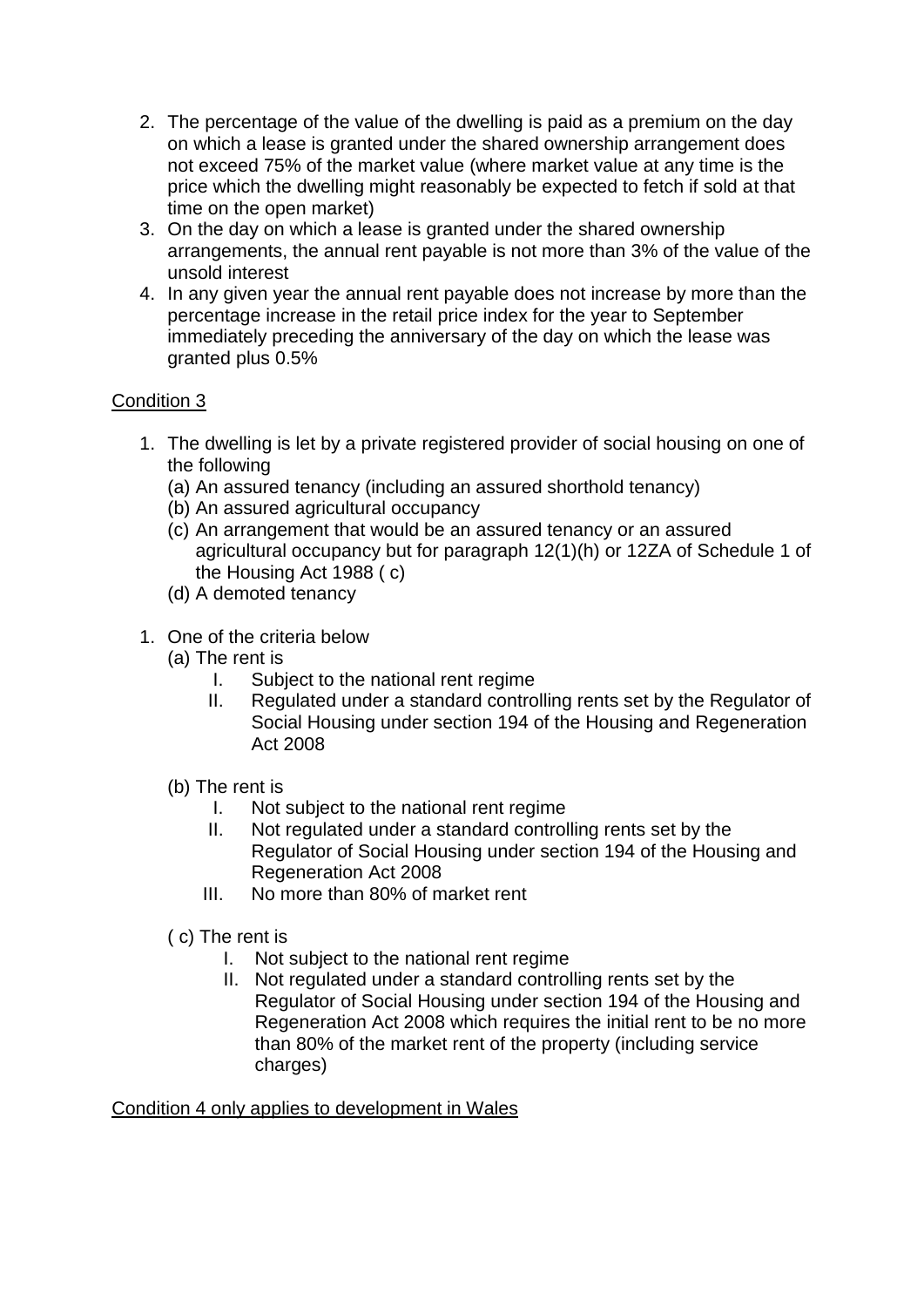## Condition 5

- a) The dwelling is let by a person who is not a local housing authority, or a private registered provider of social housing or a registered social landlord (within the meaning of Part 1 of the Housing Act 1996) on one of the following
	- I) An assured tenancy (including an assured shorthold tenancy)
	- II) An assured agricultural occupant
	- III) An arrangement that would be an assured tenancy or an assured agricultural tenancy but for paragraph 12(1)(h) of Schedule 1 of the Housing Act 1988

## And

- b) The following criteria are both met
	- I) The dwelling is let to a person whose needs are not adequately served by the commercial housing market and;
	- II) The rent is no more than 80% of market rent (including service charges)
- c) A planning obligation under S106 TCPA 1990 designed to ensure compliance with both criteria at sub-paragraph (b) has been entered into in respect of the planning permission which permits the chargeable development.

## **Social Housing Communal Development**

Qualifying communal development is defined as the amount of communal development which is for the benefit of the occupants of more than one qualifying dwelling.

Development is not communal development if it is

- a. Wholly or partly made up of one or more dwellings
- b. Wholly or mainly for use by the general public
- c. Wholly or mainly for the benefit of occupants of development which is not relevant development; or
- d. To be used wholly or mainly for commercial purposes

## **Homes not considered to be Affordable Housing**

Homes that do not fall under the definition of affordable housing set by Regulation 49, for example low cost housing, cannot be considered as affordable housing for the purposes of CIL Relief.

## **How to claim Social Housing Relief**

Please note that in the event that a dwelling which qualifies for social housing relief changes in tenure or type, so as to cease qualifying for social housing relief, clawback may apply.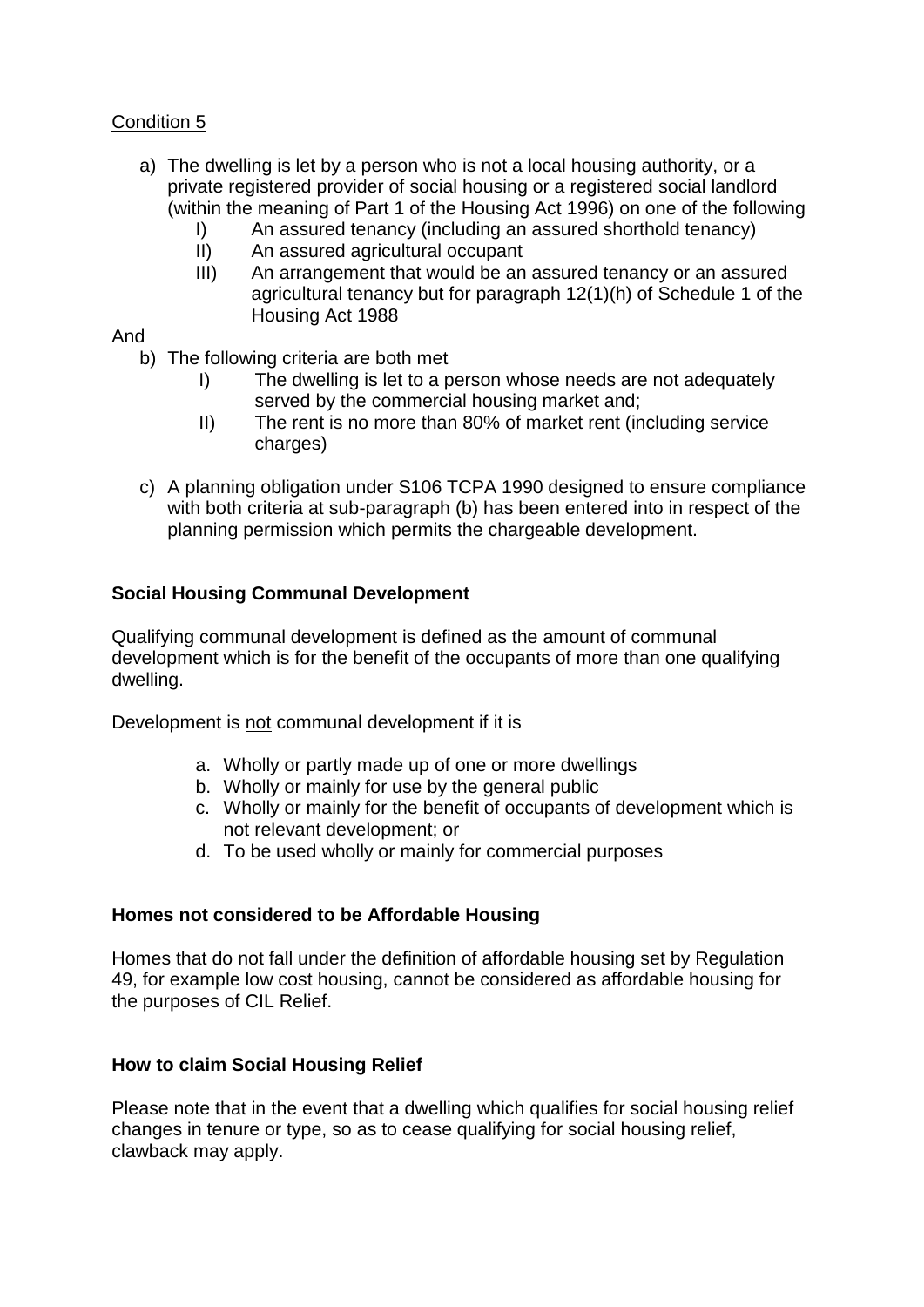Please ensure you understand the process for the notification of disqualifying events (see further within this guidance note).

Regulation 51 of the CIL Regulations 2010 (as amended) sets out the procedures for claiming social housing relief. It is important that these requirements are adhered to otherwise development will cease to be eligible for social housing relief.

In order to claim social housing relief, the person/organisation claiming must

**(a)** Have assumed liability to pay CIL through the submission of **Assumption of Liability form (Form 1)**

And

(b) Be the owner of the relevant land.

The Council may check ownership details against Certificate A and B of the planning application. If ownership has changed since the Certificate(s) were submitted then you must notify the Council of the change of ownership in writing.

The claim for social housing relief must

- *I)* Be submitted using **Claiming Exemption of Relief form (Form 2)** *prior to the commencement of the development*
- II) Include a relief assessment that identifies on a plan the location of the dwellings for which social housing relief applies, sets out the Gross Internal Area (GIA) of each of those dwellings, and include a calculation of the chargeable amount.
- III) Provide evidence that the chargeable development qualifies for social housing relief (reference to the conditions in Regulation 49c )

Evidence should be in the form of a signed letter confirming the tenure and type of affordable housing provision to be provided, including direct reference to which condition of Regulation 49 each tenure type meets.

Please note that within the Council's Charging Schedule apartments have a nil charging rate and will therefore not incur a CIL Charge. Subsequently it will not be necessary to apply for social housing relief on apartments which will be used for social housing.

A claim for social housing relief will lapse if the development is commenced before the Council has notified the claimant of its decision on relief. In addition, development will cease to be eligible for social housing relief if any of the following apply.

- (a) **A commencement notice (Form 6)** is not submitted to the Council prior to commencement of the development
- (b) The claimants Assumption of Liability is withdrawn or ceases to have effect the Council has received a **Withdrawal of Assumed Liability form (Form 3)** prior to the commencement of the development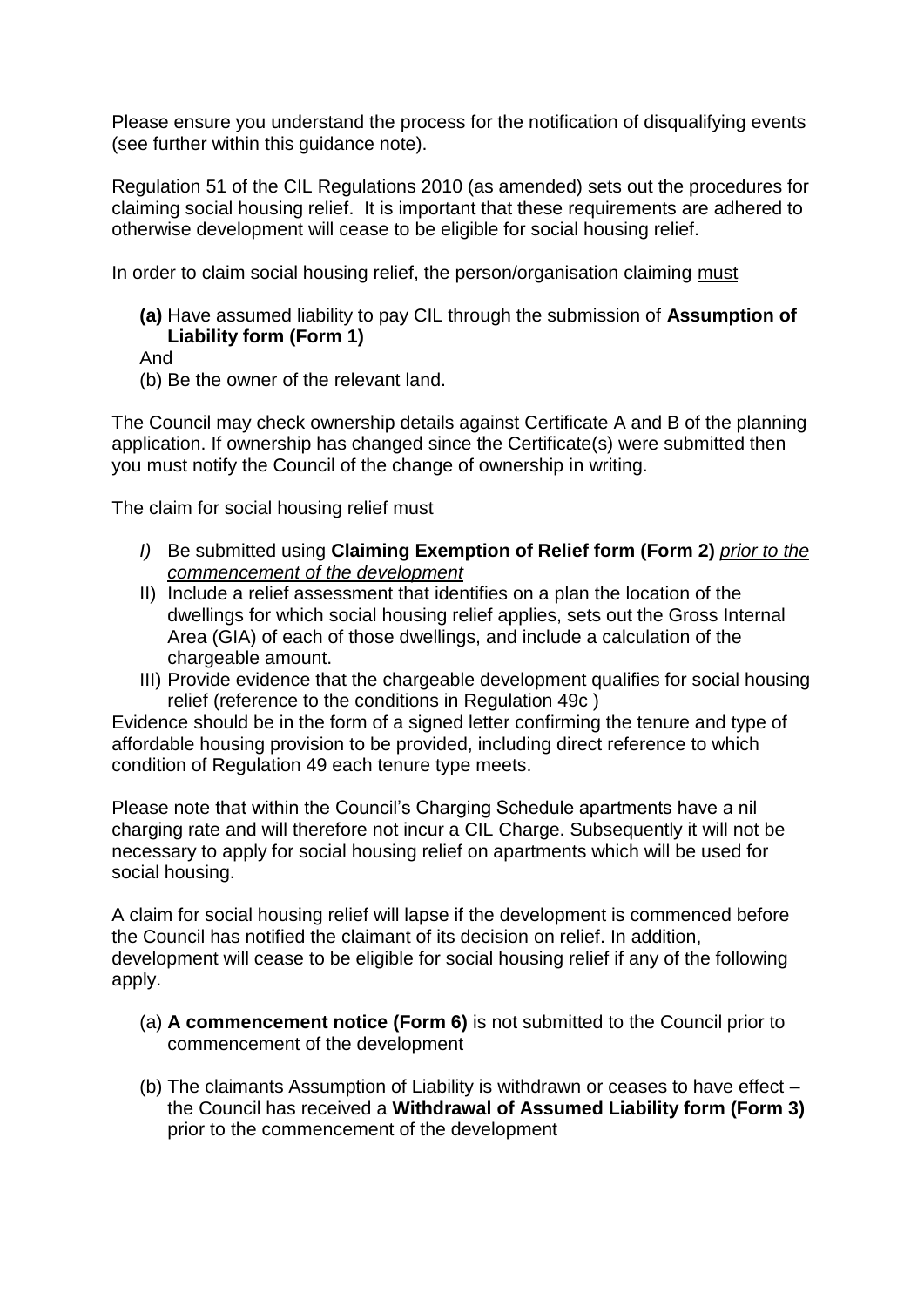(c) The claimant transfers liability to another person – the Council has received a **Transfer of Assumed Liability form (Form 4)** prior to the commencement of the development.

Before commencement, relief cannot be transferred to one party to another. Where liability is transferred or withdrawn, **the new liable party must make a claim** for social housing relief but **this must be made and determined prior to the commencement of the development.**

The claimant must submit a **Commencement Notice (Form 6)** to the Council **before commencement** of the development. The Commencement Notice sets out the date on which development will commence. This fixes the commencement date of the development for the clawback period (see disqualify events).

Where a claim for social housing relief is submitted, the Council, will as soon as possible, notify the claimant in writing of its decision. If relief is refused the reason for this will be provided.

It is important that development does not commence until this decision has been made and the claimant has been informed in writing. If development commences before the Council has notified the claimant of their decision the claim for relief will not be applied/lapse.

Easy steps for claiming social housing relief

The person/organisation claiming relief must be the owner of the relevant land Development must not have commenced

#### Prior to commencement

- 1. Assumption of Liability form submitted (Form 1)
- 2. Claiming Exemption or Relief form submitted (Form 2) along with required evidence
- 3. The Council will assess claim and where required issue a revised Liability **Notice**
- 4. Commencement Notice submitted (Form 6)
- 5. Commencement Notice acknowledged

Only once the claimant receives a valid liability notice which details the social housing relief **and** an acknowledgment of Form 6 should work commence – if the claimant is in any doubt if relief has been applied they should contact the Council **BEFORE** commencing the development.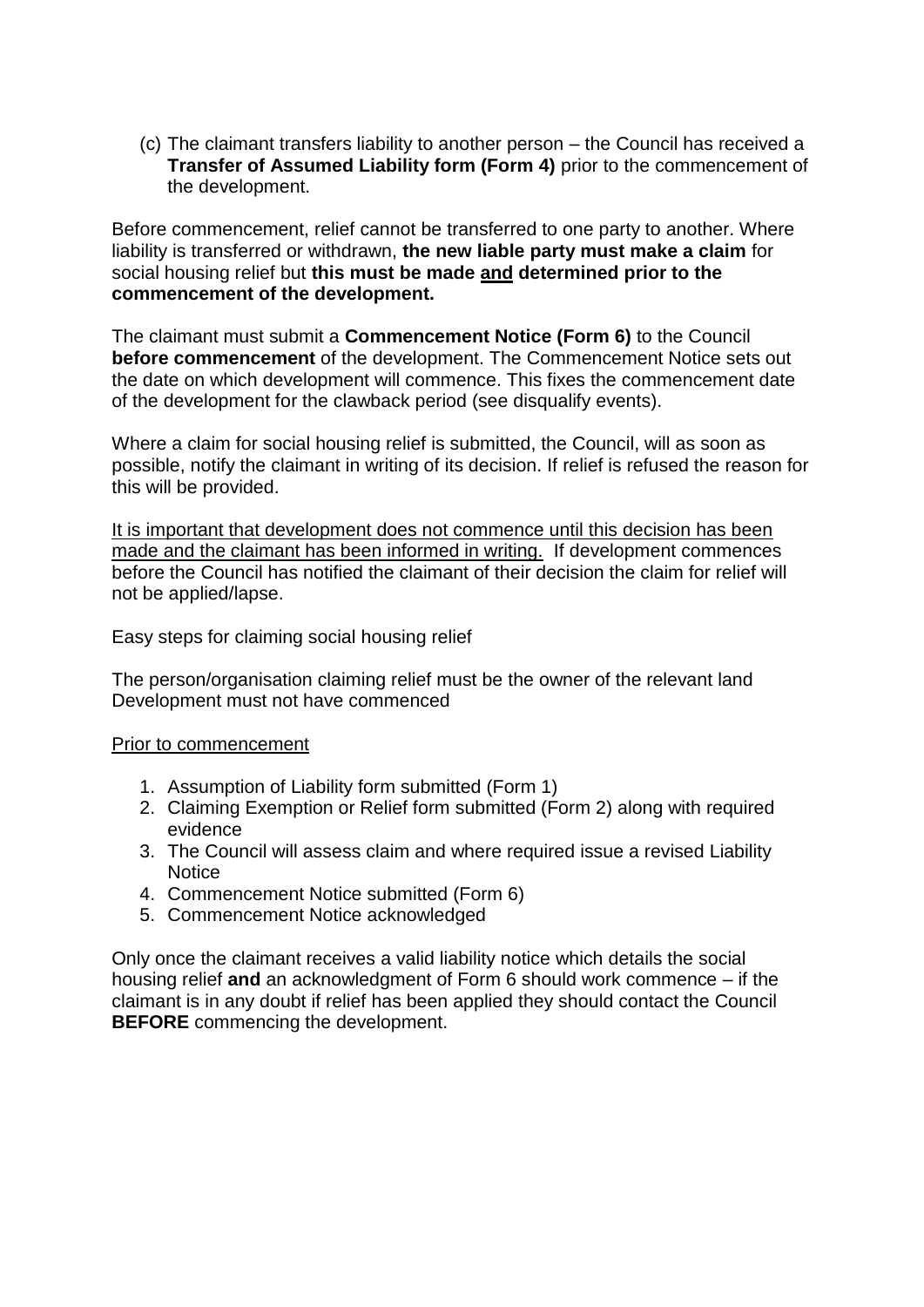## **Disposal of land before occupation**

Once social housing relief has been granted, Regulation 52 of the CIL Regulations 2010 (as amended) allows for the relief attached to each qualifying dwelling to be transferred whenever the land on which the dwelling sits, or will sit, is sold before they are ready for occupation.

Such disposal relates to a material disposal of land, defined in Regulation 41 as

a) Transfer of a legal estate

Or

b) The grant of a lease for a term of more than seven years from the date of the grant

For example, this will allow a landowner who claims social housing relief, and commences the development, to then materially dispose of the land/dwellings to a registered provider.

If the land is sold, the beneficiary must provide a notification, in writing, to the Council that

- i. Notifies the Council of the sale
- ii. States the Gross Internal Area of the qualifying dwellings which will be situated on the land which has been disposed of
- iii. Provide a plan identifying the location of those dwellings, or development
- iv. States the name and address of the seller, the buyer and any other former beneficiary of the relief

On receipt of the notification, the Council will acknowledge receipt, recalculate the relief and issue a revised Liability Notice to the new beneficiaries as to what relief they will receive.

## **Withdrawal of social housing relief**

Regulation 53 of the CIL Regulations 2010 (as amended) sets out the withdrawal of social housing relief.

Following the grant of social housing relief, the chargeable amount (i.e. the levy that would have been payable if the exemption had not been granted) will be registered as a land charge. Should a disqualify event occur within 7 years of commencement, or in the case of condition 5 (Regulation 49), 7 years from the date the qualifying dwelling is first let, then the Council can withdraw the social housing relief and clawback the chargeable amount.

A disqualifying event is where a dwelling ceases to be a qualifying dwelling for social housing.

The material disposal of a qualifying dwelling does not cause it to cease being a qualifying dwelling if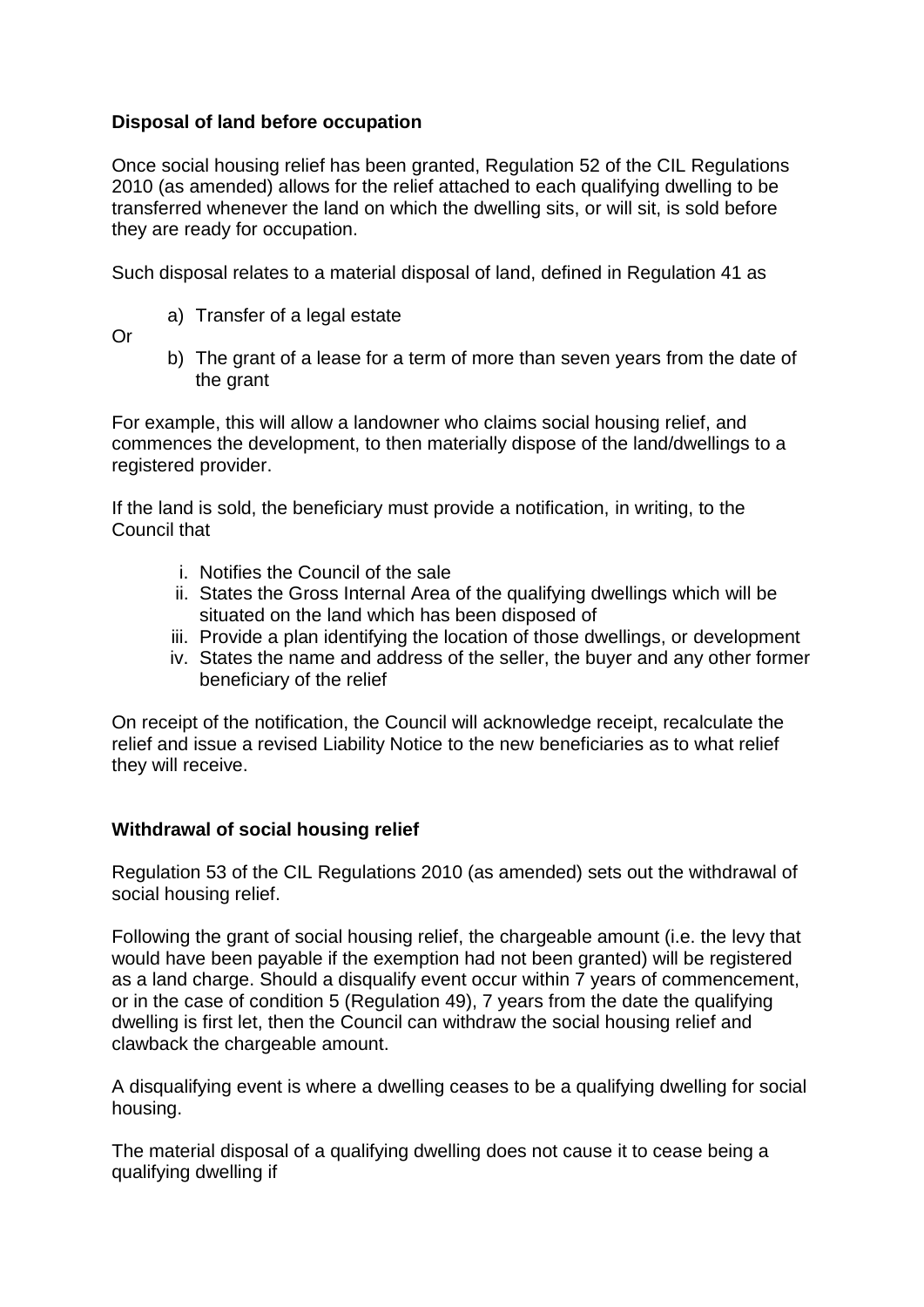- a) The proceeds of sale are spent on a qualifying dwelling, or qualifying communal development
- b) The proceeds of sale are transferred to the Secretary of State, a local housing authority or a HCA
- c) The disposal is made to the Welsh Ministers under paragraph 15 or 27 of Schedule 1 of the Housing Act 1996
- d) The disposal is made to the Regulator of Social Housing under S167 or S253 of the Housing and Regeneration Act 1996

## **Clawback payments**

Clawback payments must be paid by the relevant person – this is the person who benefitted from social housing relief. The occupant of the dwelling will not pay clawback as liability falls on the owner of the land immediately prior to the dwelling being made available for occupation.

Where a disqualifying event occurs, the relevant person must notify the Council in writing of the event within 14 days of it occurring. The notification must state the Gross Internal Area of the dwelling, or communal development, which has ceased to be social housing and be accompanied by a plan which identifies the location of the dwelling.

The Council will then notify the relevant person of the withdrawn amount and how it was calculated. A new liability notice will be issued and a demand notice served to collect the clawback relief.

This will be done even if the development is completed as the clawback period lasts for 7 years from the commencement of the development.

## **Information Notices**

Under Regulation 54, the Council can serve an Information Notice on

- a) A person claiming social housing relief
- b) A person who has made a material disposal of land in accordance with Regulation 52
- c) A person who has notified the Council of a disqualifying event

The information notice may require the person to provide information, documentation or materials to assist the Council in determining the extent a development is eligible for social housing relief and to calculate the qualifying amount of relief. This information must be provided within 14 days of the notice being served. Failure to comply with the notice will result in surcharges being imposed in accordance with Regulation 86.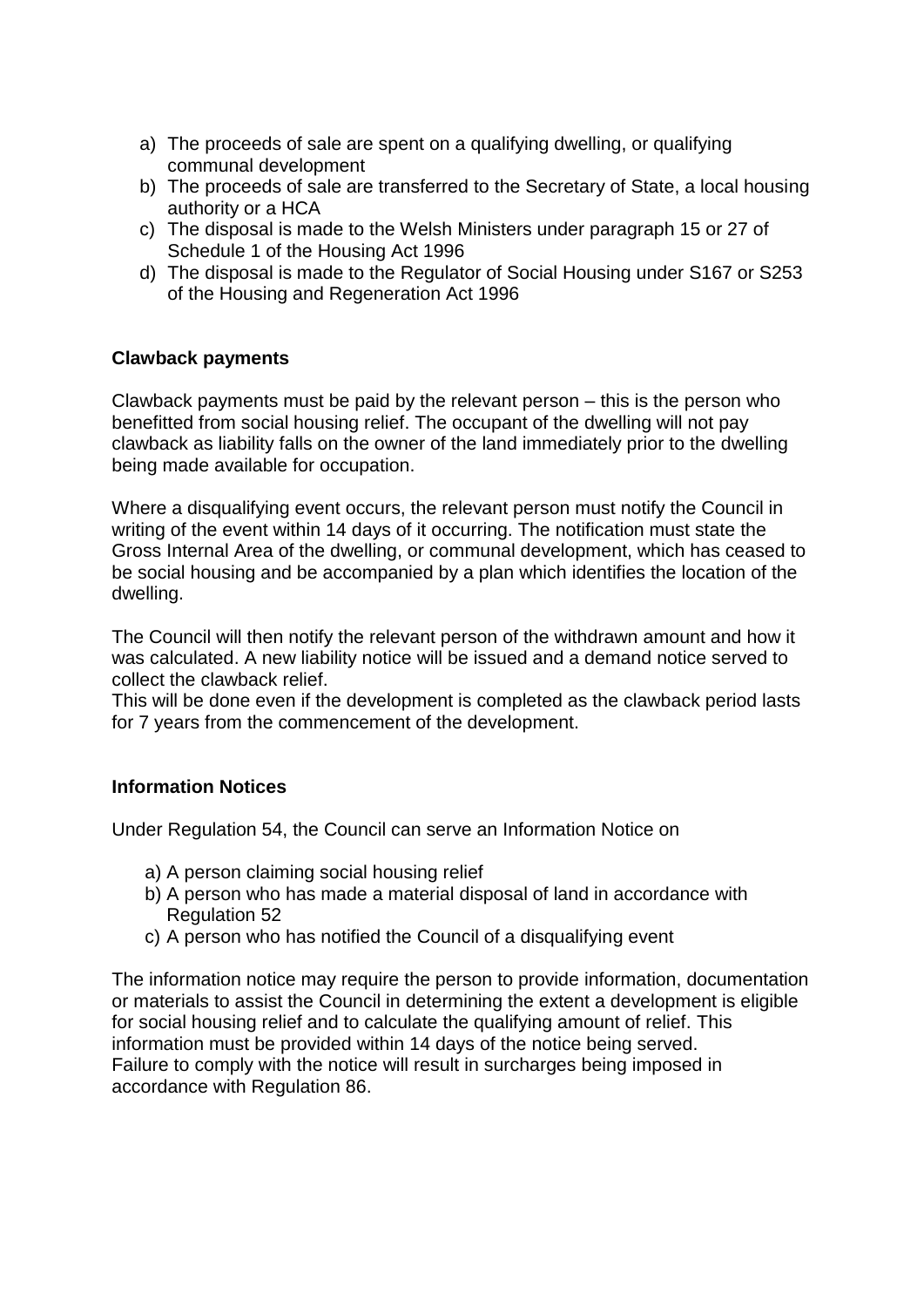## **Examples of how social housing relief is calculated**

The following examples show how social housing relief will be calculated. Scenario 2 deals with how existing floorspace is taken into account and scenario 3 deals with a site with existing dwellings

### Scenario 1

A social housing residential development of 2,000sqm GIA on a cleared site is granted planning permission

The developer is a housing association

The residential CIL rate for the zone in which development will happen is £35sqm which equates to a CIL Liability of £70,000.00

 $(2000 \times 35 = 70,000)$ 

Prior to commencement of the development, the Council receives a claim for 2,000sqm of social housing relief as the whole development will be social housing.

### **The Council grant social housing relief on the 2,000sqm and the CIL Liability is reduced to £0.00 (nil).**

#### Scenario 2

A residential development of 4,000sqm GIA on a cleared site is granted planning permission

The residential CIL rate for the zone in which development will happen is £35sqm which equates to a CIL Liability of £140,000.00

 $(4000 \times 35 = 140,000)$ 

Prior to commencement of the development, the Council receives a claim for 950sqm of social housing relief – not all of the development will be social housing

The Council grant social housing relief on the 950sqm and the CIL Liability recalculated as below

The GIA of the eligible for relief dwelling is deducted from the total GIA of the development

 $4,000 - 950 = 3050$ 

The CIL liability is recalculated

 $3050 \times 35 = 106.750$ **A revised liability notice is sent for £106,750.00**